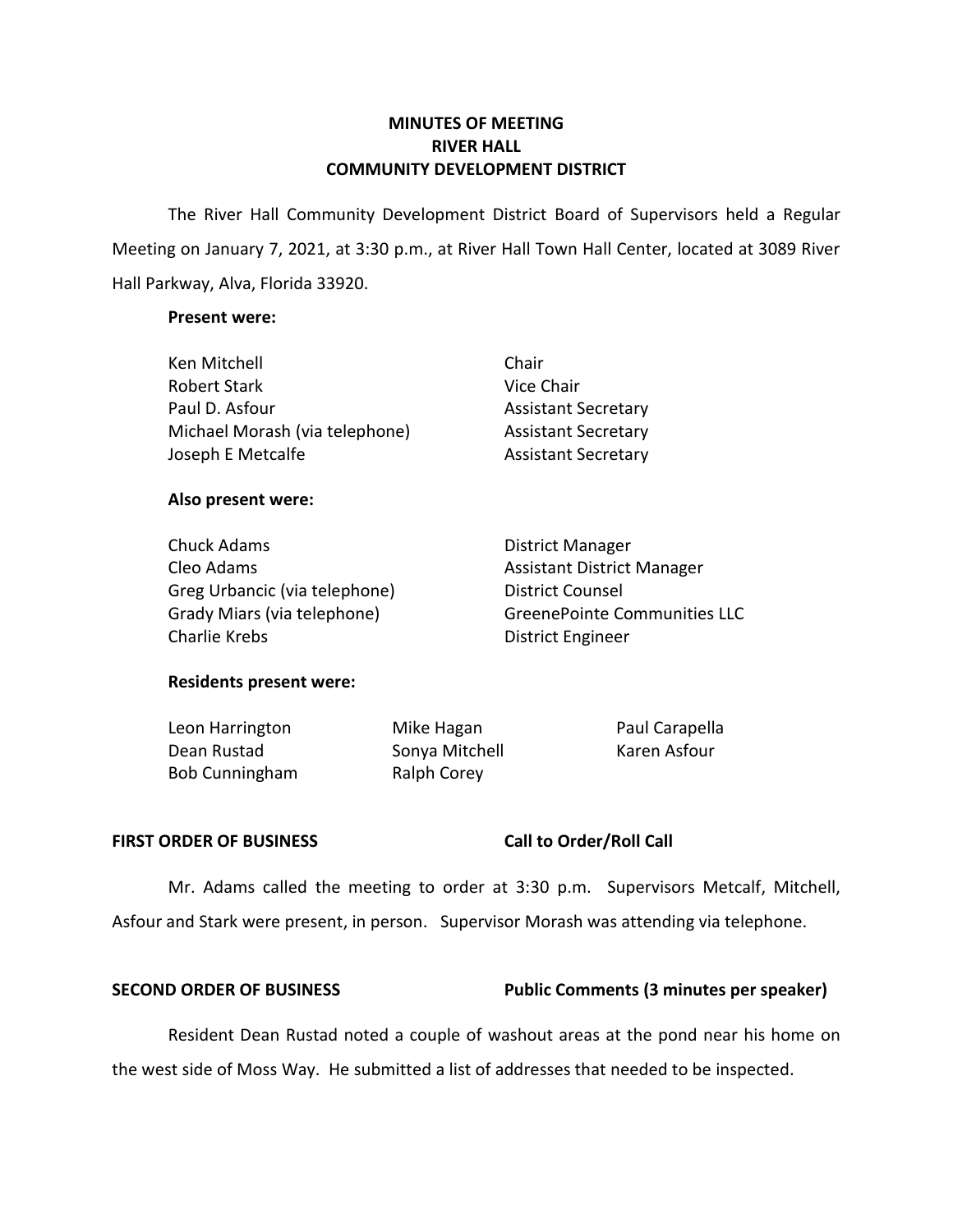Resident Mike Hagan noted ongoing traffic issues in the community and asked for an update on construction of the gate and fencing. At a recent HOA meeting, he learned that the gate material was not ordered. He voiced his desire to accelerate the process. Mr. Adams stated the gate/fencing would be addressed later in the meeting.

 Resident Sonya Mitchell inquired about the surrounding fence and reported that individuals are constantly entering the community to fish in the pond near #11 and #12. She felt that the CDD is responsible for securing the entrance. She commented that the community is not a city park but is treated like one.

 Resident Paul Carapella stated that he confronted two trespassers who were fishing in the community pond and the trespassers noted that there were no "No Fishing" signs posted.

 Resident Karen Asfour gave suggestions about the installation of a partial fence from the guardhouse to the preserve, on the north side.

 Resident Leon Harrington agreed with Mr. Hagan and Ms. Mitchell's concerns about the need for a fence and stated that he constantly observes trespassers entering the property, as if it were a public park. He felt that it should not be up to residents to patrol the area.

 Resident Bob Cunningham asked if residents would have an opportunity to ask questions and comment on the partial fence discussion later in the meeting. Mr. Metcalfe replied affirmatively.

 Resident Ralph Cory stated he was visited by an unannounced acquaintance at 9:00 p.m., one evening. In his opinion, the guards do not adequately screen those who want to enter the community and it should be addressed. Discussion ensued regarding the security guards, the HOAs' responsibility to make rules and set fines and the role of the CDD.

# **THIRD ORDER OF BUSINESS Developer Update: Development and Master Association Activities**

Mr. Miars gave the following update:

 $\triangleright$  The HOA budgets were approved in Town Hall and Hampton Lakes (HL). The gate would be constructed during 2021.

 ➢ Sales in HL increased from 72, in 2019, to 106, in 2020, and are expected to increase in 2021. River Hall Country Club (RHCC) sales increased from 14, in 2019, to 41, in 2020; a very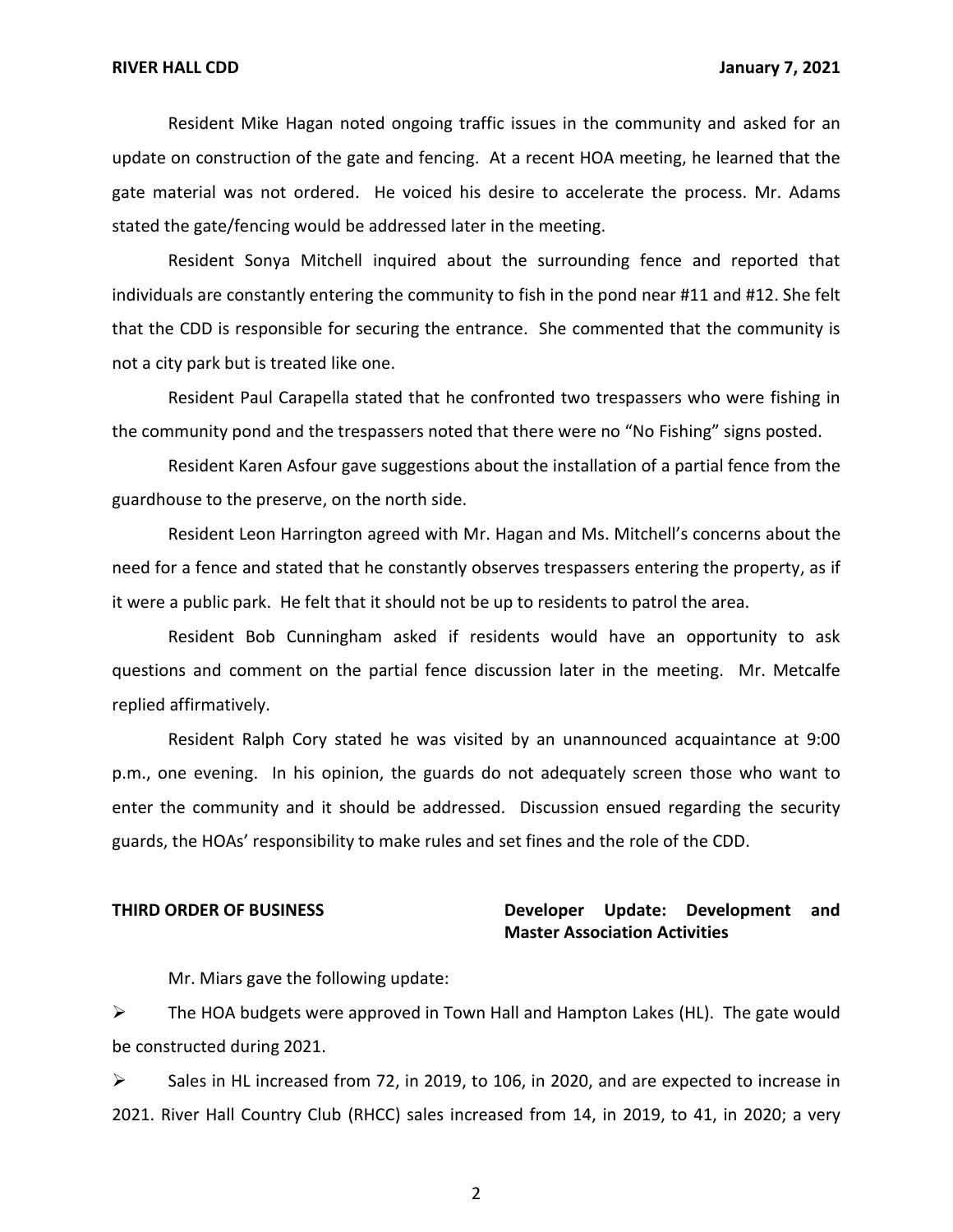significant increase in sales is expected in 2021, due to the additional product lines that will offered.

 ➢ Construction in Hampton Lakes South and Parcel S were progressing nicely; the plats would be recorded this week or the following week.

➢ Additional sites were excavated and meaningful construction of the area buildings would commence.

## **Perimeter FOURTH ORDER OF BUSINESS Update: Perimeter Access Control Initiatives**

 Mr. Stark stated, regarding the CDD's financial responsibility for perimeter control, the District manages a construction fund left over from the original bankruptcy settlement, funded by RH Venture I and II, which includes going towards the development of HL and RHCC. Although the District manages the fund, the Developer has a right to access funds to develop infrastructure and Parcel S, which was included in the original plat and documents for the 2011 bond issue. As the construction fund is nearing completion, the Board was taking an active role in designating how the remaining funds would be utilized. Discussion ensued regarding the Developer contributions towards improvements, bond funds and the previous allocation of \$55,000 towards a fence and placement and positioning of the fence.

## **FIFTH ORDER OF BUSINESS Discussion: Partial Fence Option**

 Referencing slides, Mr. Stark presented the partial fence option and explained the three proposals that were received. He discussed the easements, the top of the berm, a partial fence along the roadway made up of plant beds and fencing and the County and utility company restrictions. He recommended constructing a fence on top of the berm, on the south side of the District-owned easement, and placing the fence 1' to 3' south of the easement, near the Town Hall property. The same gate would be used to the north of the guardhouse.

 Discussion ensued regarding the preserve line, fence contractor, fence and plant materials that would be installed, the golf course, a utility gate, a decrease in trespassers once the fence is erected, the estimated construction costs and the next steps.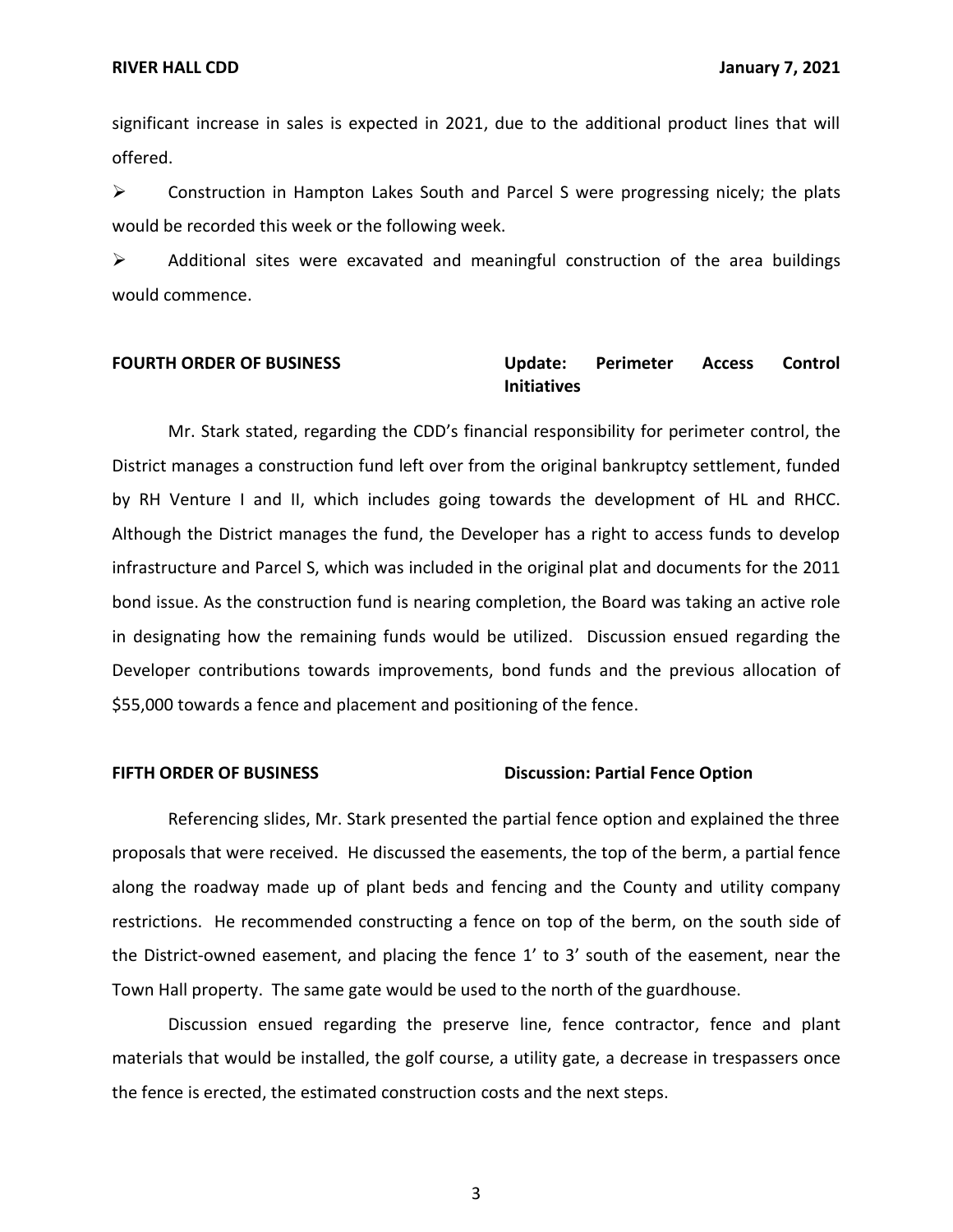**On MOTION by Mr. Stark and seconded by Mr. Metcalfe, with all in favor, the partial fence option consisting of fencing and plantings, as illustrated in the exhibit, was approved.** 

## **Acceptance Statements as of November 30, 2020 SIXTH ORDER OF BUSINESS Acceptance of Unaudited Financial**

Mr. Adams presented the Unaudited Financial Statements as of November 30, 2020.

Mr. Adams presented the Unaudited Financial Statements as of November 30, 2020. Mr. Morash questioned a \$35 correspondence charge on the legal invoice. Mr. Urbancic would

check on the item and issue a credit to the District, if necessary. The financials were accepted.

SEVENTH ORDER OF BUSINESS **Approval of December 3, 2020 Regular Meeting Minutes** 

 Mr. Metcalfe presented the December 3, 2020 Regular Meeting Minutes. The following changes were made:

Line 28: Delete "Patty &" before "Leon Harrington"

Line 28: Change "Laroso" to "Delaroso"

 **On MOTION by Mr. Asfour and seconded by Mr. Stark, with all in favor, the December 3, 2020 Regular Meeting Minutes, as amended, were approved.** 

## **EIGHTH ORDER OF BUSINESS STATES STAFF Reports**

## **A. District Engineer:** *Hole Montes*

There being no report, the next item followed.

## **B. District Counsel:** *Coleman, Yovanovich & Koester*

 Mr. Krebs would email the party responsible for a missing lock on a barrier gate. Regarding whether the District had sufficient funds to install additional cameras, Mr. Adams installation and manage the cameras. replied affirmatively; he would purchase two cameras and Mr. Stark would oversee the

 Mr. Urbancic stated, going forward, the District must ensure that contractors engaged to work in the community are able to use e-verify.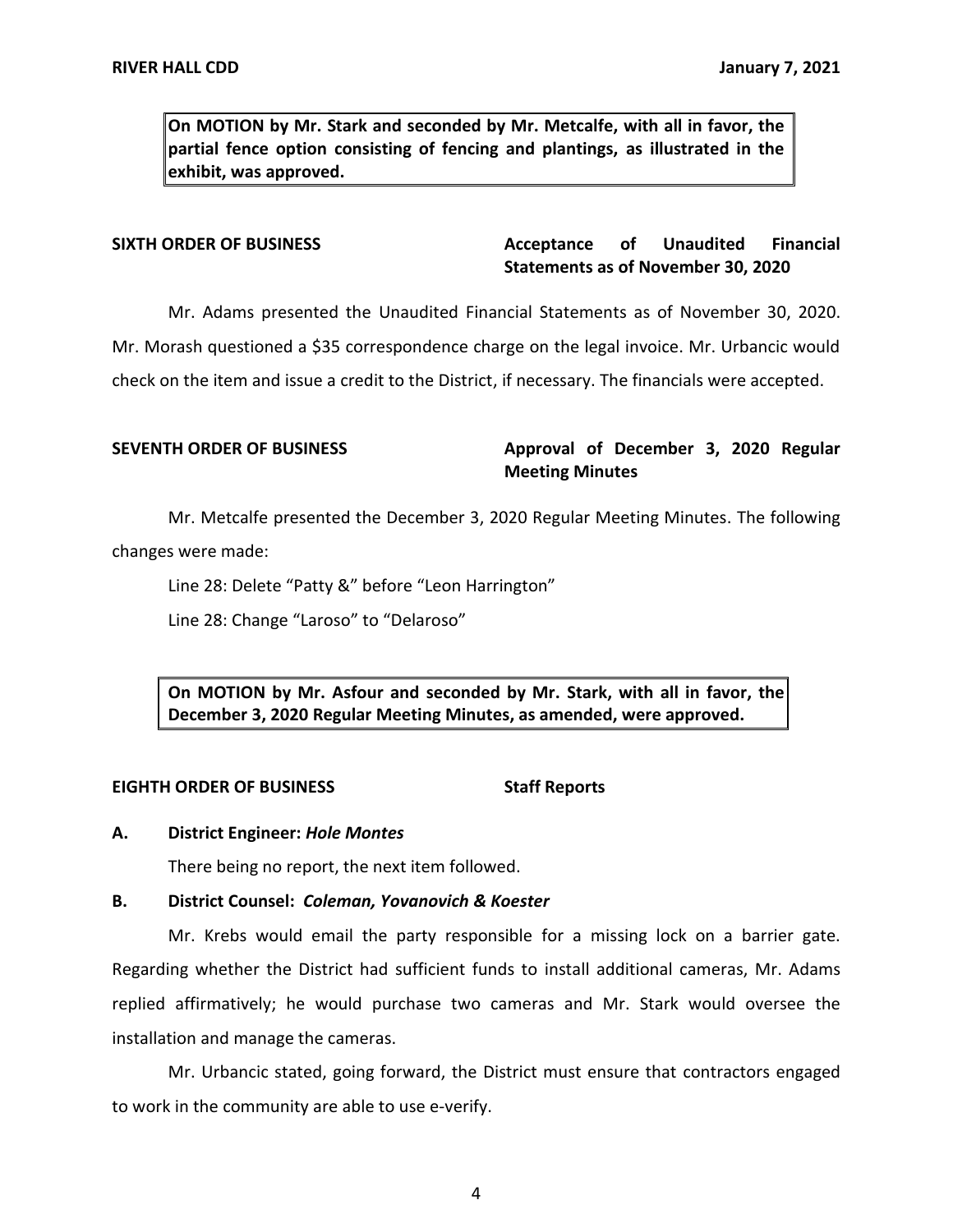# **C. District Manager:** *Wrathell, Hunt and Associates, LLC*

Mr. Adams stated the annual audit process commenced.

# • **NEXT MEETING DATE: February 4, 2021 at 3:30 P.M.**

## o **QUORUM CHECK**

The next meeting would be held on February 4, 2021 at 3:30 p.m.

## **D. Operations Manager:** *Wrathell, Hunt and Associates, LLC*

Mrs. Adams reported the following:

 $\triangleright$  GulfScapes declined the bush-hogging project that was approved at the previous meeting. Staff would continue seeking a new contractor.

 $\triangleright$  The hog trapper could not provide an update for this meeting but would submit one next week.

 $\triangleright$  The holiday lighting contractor agreed to initiate the lighting earlier in November, going forward; however, they would not issue a credit for 2020 for the installation delays related to COVID-19.

 $\triangleright$  Culvert inspections are scheduled for the week of March 8, 2020.

**NINTH ORDER OF BUSINESS Public Comments: Non-Agenda Items** *(3 minutes per speaker***)** 

There were no public comments.

**TENTH ORDER OF BUSINESS Supervisors' Comments/Requests**

There being no Supervisors' comments or requests, the next item followed.

## **ELEVENTH ORDER OF BUSINESS Adjournment**

 **On MOTION by Mr. Asfour and seconded by Mr. Morash, with all in favor, the meeting adjourned at 4:37 p.m.**